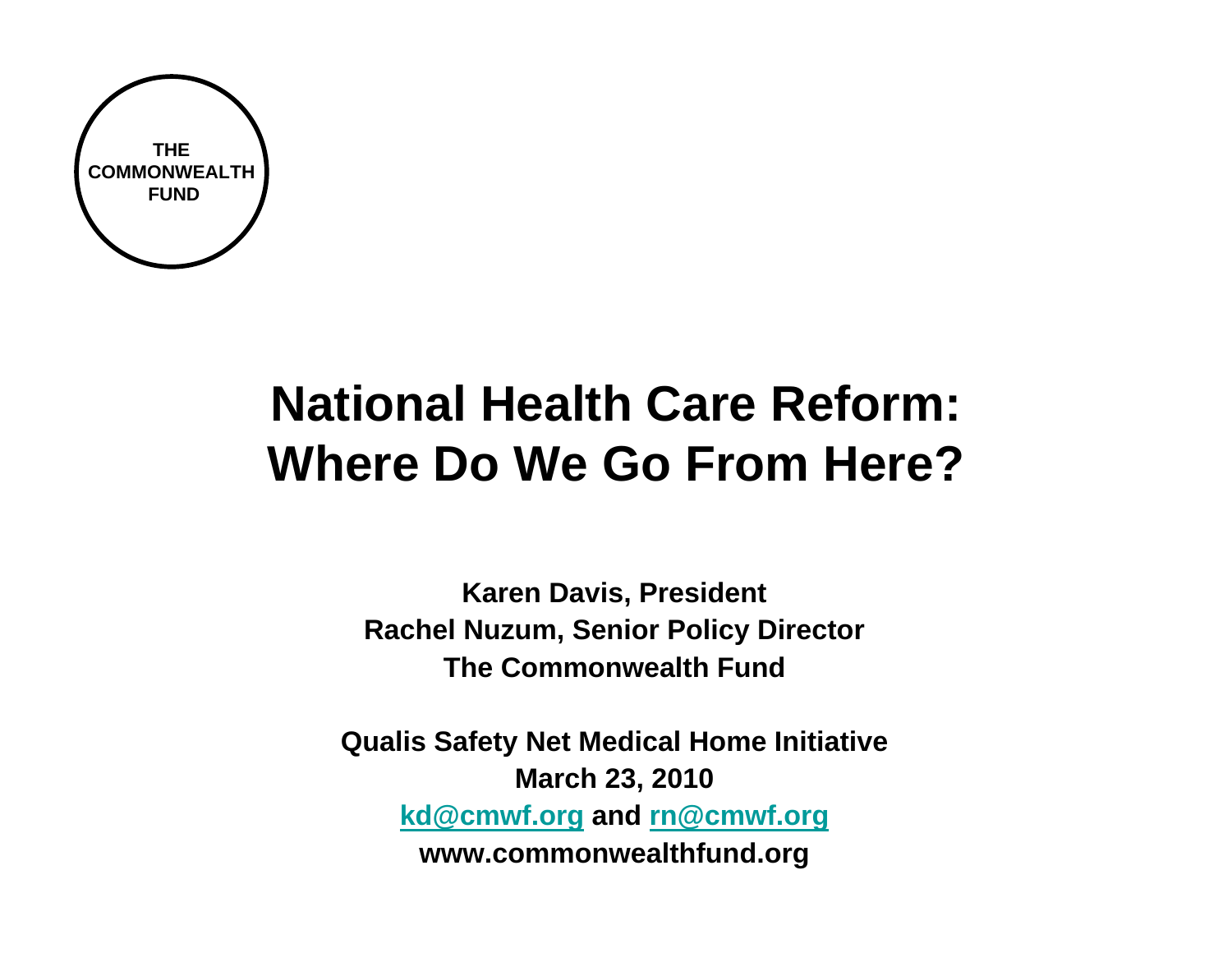### **Uninsured Projected to Rise to 61 Million by 2020, Not Counting Underinsured or Part-Year Uninsured**

**Number of uninsured, in millions**



Data: U.S. Census Bureau, Current Population Survey, Annual Social and Economic Supplement, 2001 and 2006; Projections to 2020 based on estimates by The Lewin Group.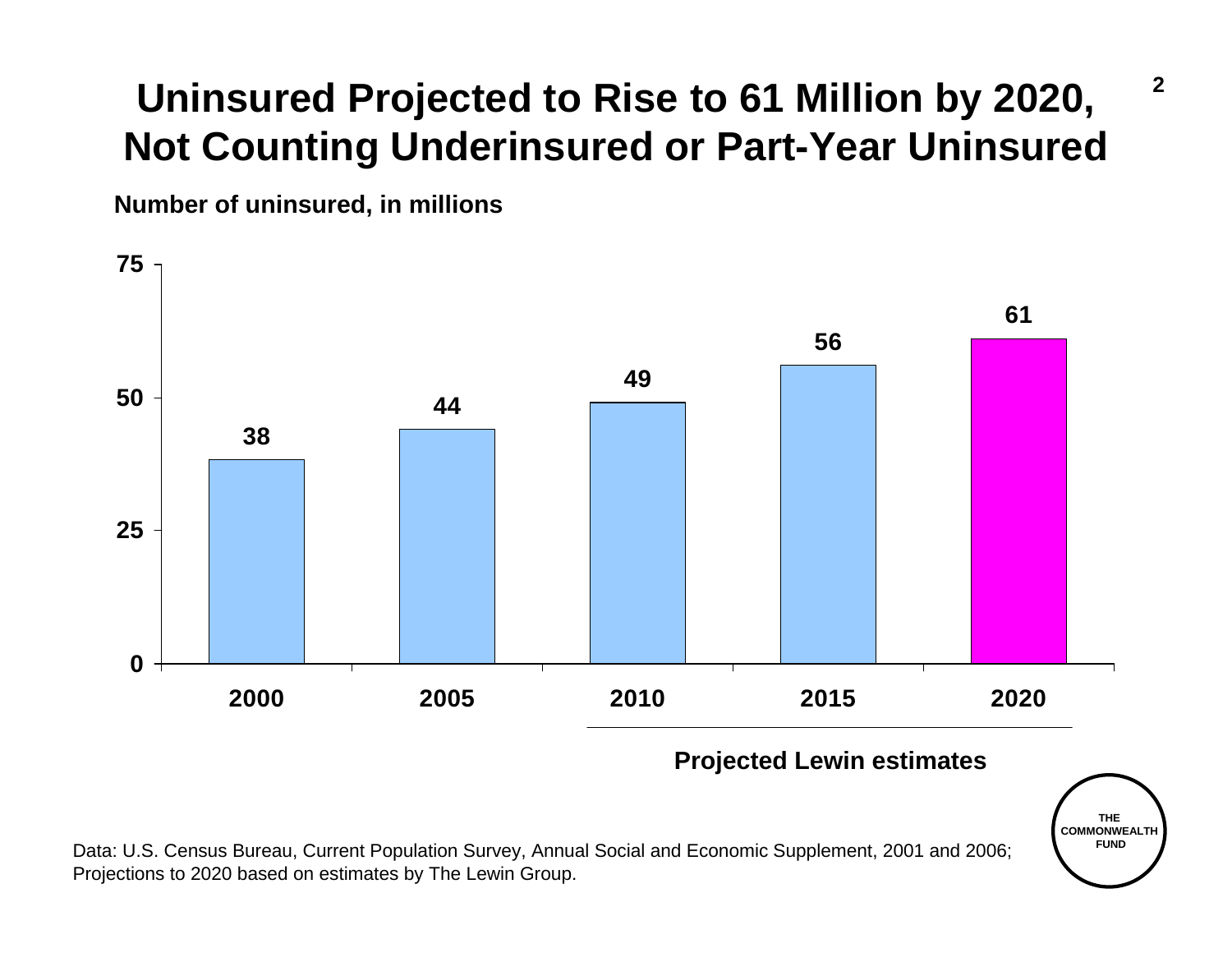### **Seventy-Two Million Americans Have Problems with Medical Bills or Accrued Medical Debt, 2007**

**Percent of adults ages 19–64**

|                                                                   | 2005                     | 2007                     |
|-------------------------------------------------------------------|--------------------------|--------------------------|
| In the past 12 months:                                            |                          |                          |
| Had problems paying or unable to pay<br>medical bills             | 23%<br>39 million        | 27%<br>48 million        |
| <b>Contacted by collection agency for</b><br>unpaid medical bills | 13%<br>22 million        | 16%<br>28 million        |
| Had to change way of life to pay bills                            | 14%<br>24 million        | 18%<br>32 million        |
| Any of the above bill problems                                    | <b>28%</b><br>48 million | 33%<br>59 million        |
| Medical bills being paid off over time                            | 21%<br>37 million        | <b>28%</b><br>49 million |
| Any bill problems or medical debt                                 | 34%<br>58 million        | 41%<br>72 million        |

Source: M. M. Doty, S. R. Collins, S. D. Rustgi, and J. L. Kriss, *Seeing Red: The Growing Burden of Medical Bills and Debt Faced by U.S. Families* (New York: The Commonwealth Fund, Aug. 2008).

**THE COMMONWEALTHFUND**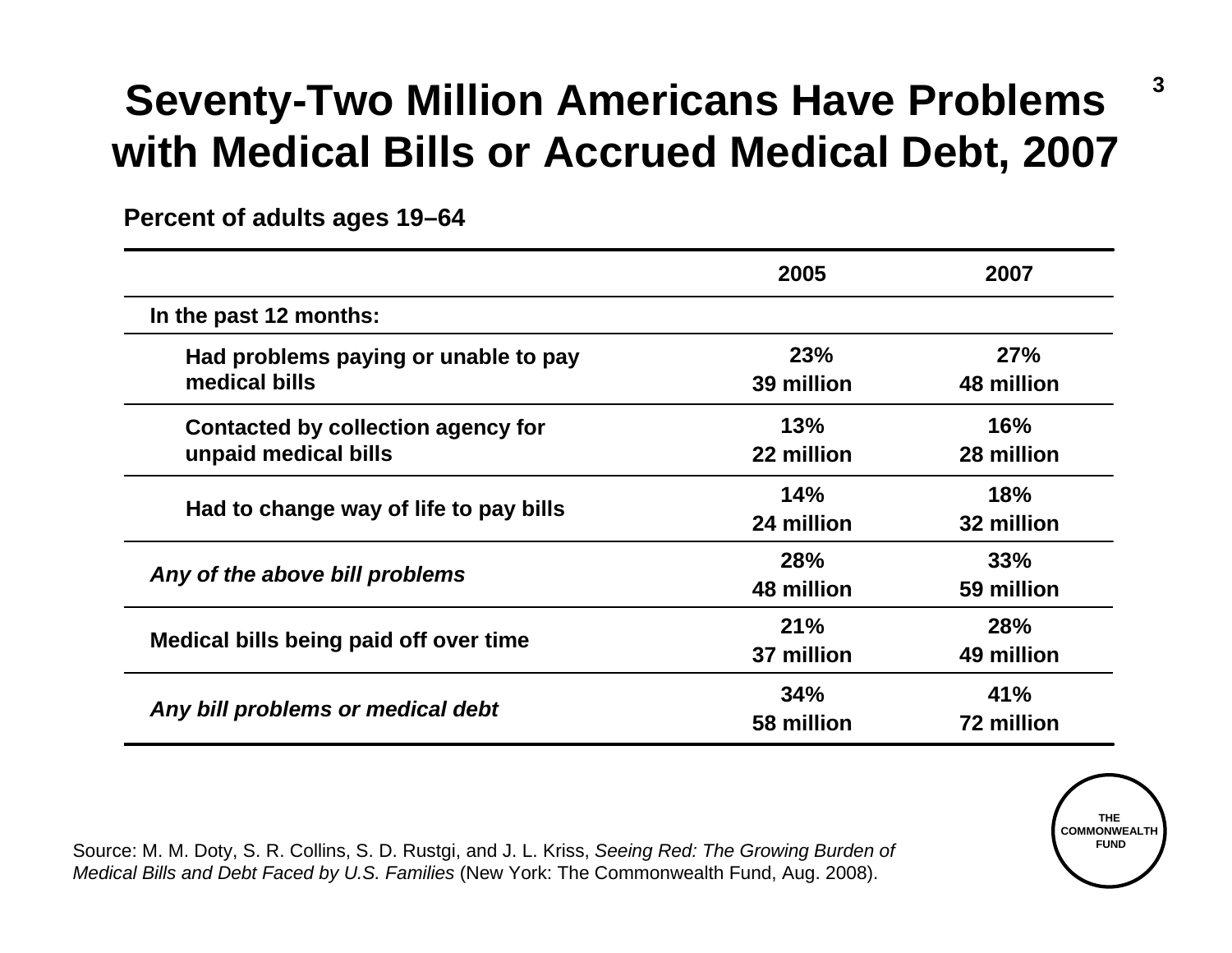### **Premiums Rising Faster Than Inflation and Wages**

Cumulative Changes in Components of U.S. National Health Expenditures and Workers' Earnings, 2000–2009

Projected Average Family Premium as a Percentage of Median Family Income, 2008–2020



**Projected**

\* 2008 and 2009 NHE projections.

Data: Calculations based on M. Hartman et al., "National Health Spending in 2007," *Health Affairs*, Jan./Feb. 2009 and A. Sisko et al., "Health Spending Projections through 2018," *Health Affairs,* March/April 2009. Premiums, CPI and Workers' earnings from Henry J. Kaiser Family Foundation/Health Research and Educational Trust, *Employer Health Benefits Annual Surveys, 2000–2009*.

Source: K. Davis, *Why Health Reform Must Counter the Rising Costs of Health Insurance Premiums, (New York:* The Commonwealth Fund, August 2009).

**THE COMMONWEALTHFUND**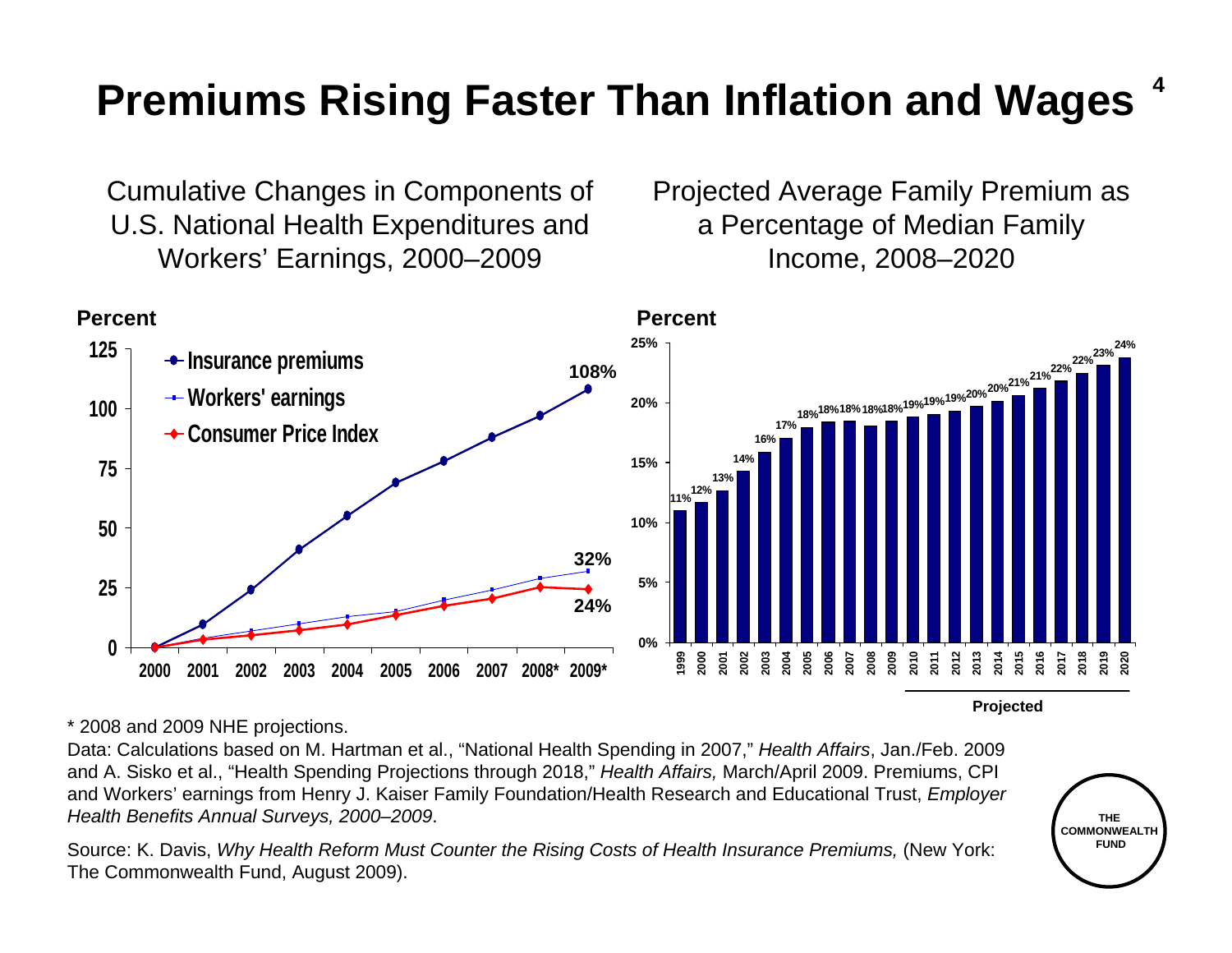

### **History is Made: March 21, 2010**

- **House of Representatives passed the Affordable Health Care for America Act on Nov. 7, 2009 (220-215)**
- **Senate passed the Patient Protection and Affordable Care Act (HR 3590) on Dec. 24, 2009 (60-39)**
- **House passed Senate measure (219-212) and reconciliation bill (HR 4872) 220-211 on March 21, 2010**
- **Senate bill ready for President's signature and will become law**
- **Reconciliation bill now moves to the Senate for action this week**

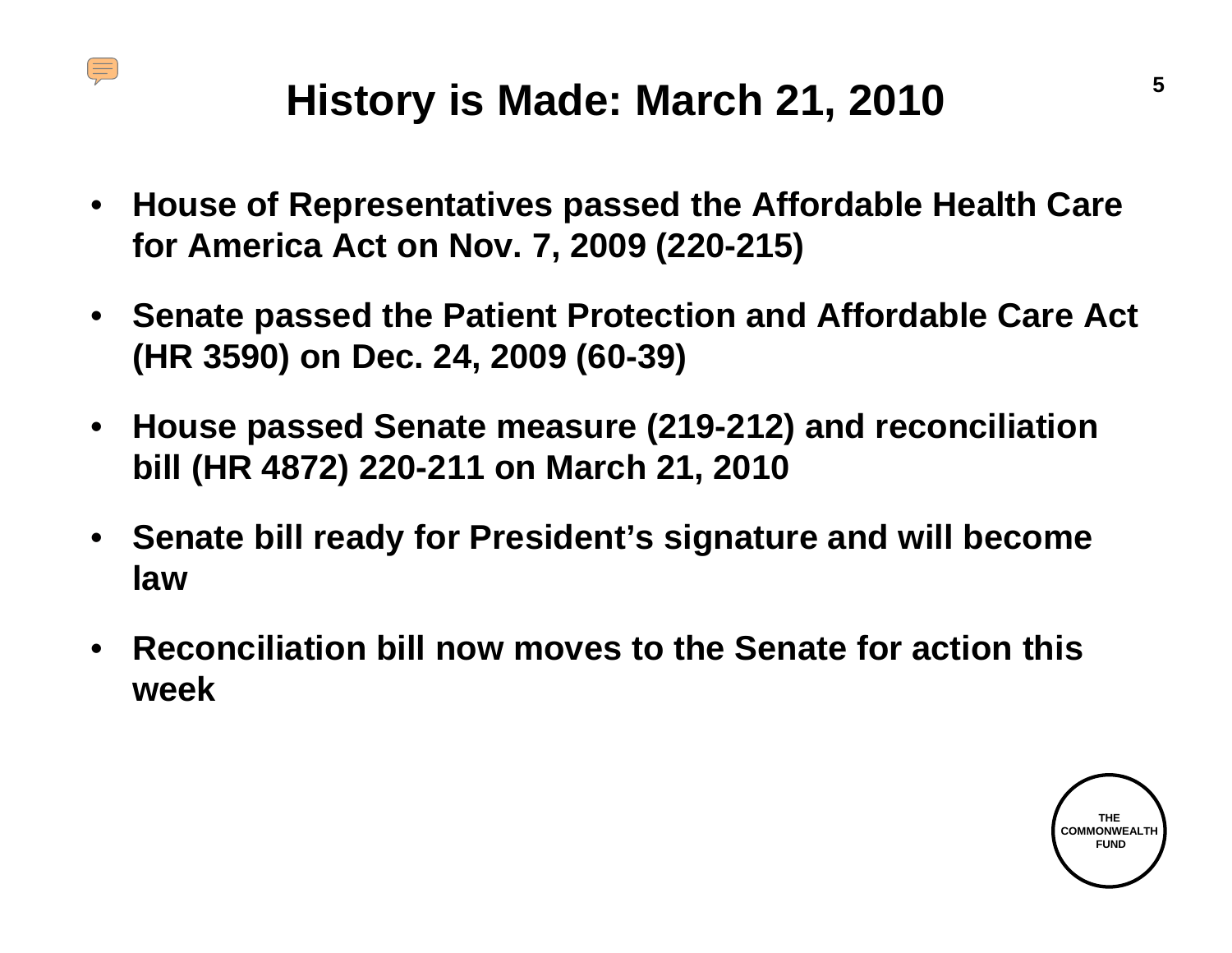### **Impact of Senate+Reconciliation Bill**

- **Coverage expanded to an additional 32 uninsured by 2019**
- **Total cost of coverage expansion with Senate bill modified by Reconciliation bill: \$938 billion, 2010–2019**
- **Net impact on federal deficit of Senate + Reconciliation bill: \$143 billion savings, 2010–2019**
- **Estimated to decrease premiums and out-of-pocket costs by ~\$2,500 per family in 2019**
- **Slows the rate of National Health Expenditures (NHE) from 6.6% annually to ~6.0% annually**

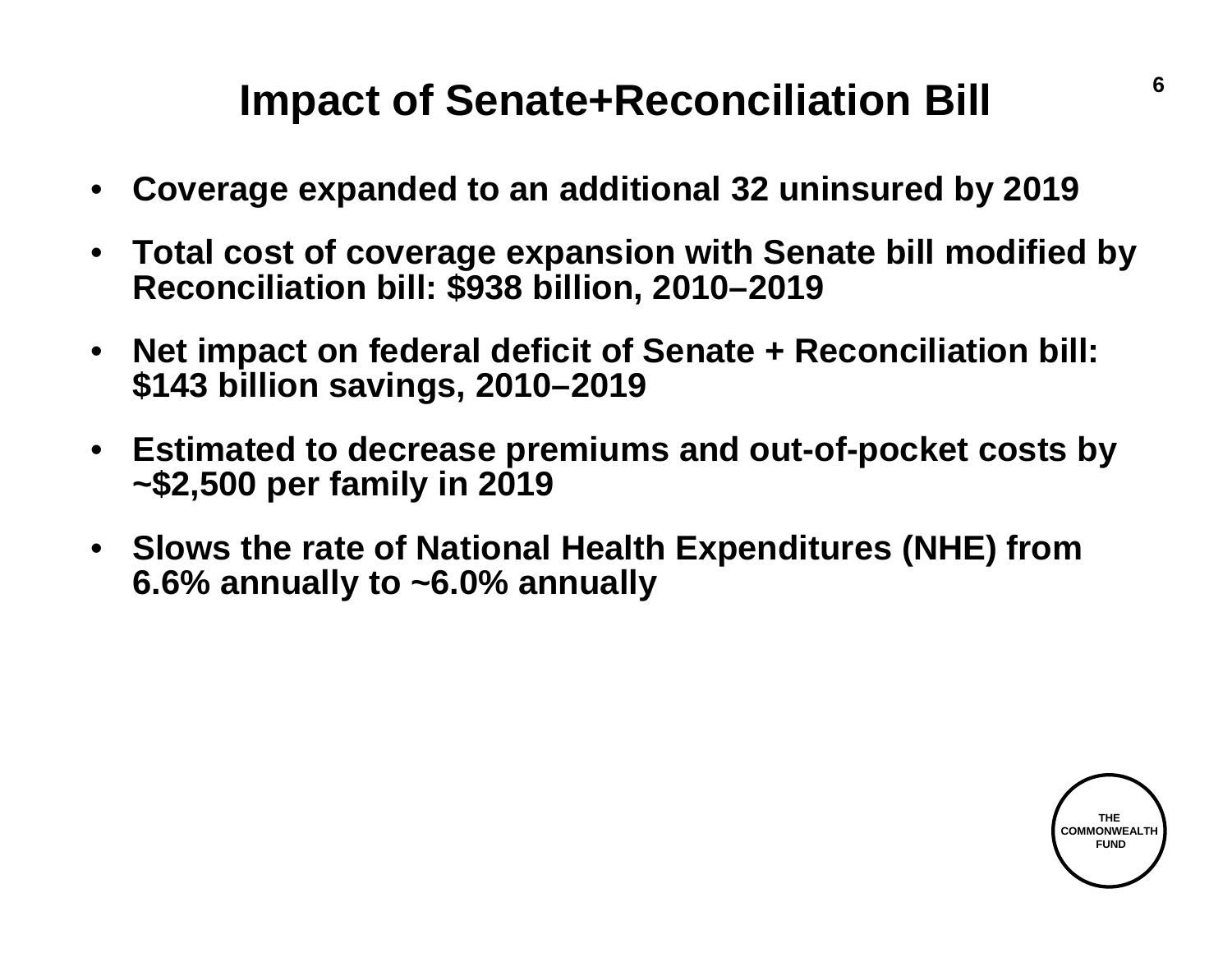### **Key Features of Reform Legislation**

- **Individual mandate to obtain insurance**
- **Guaranteed issue, modified community rating, and prohibitions on rescissions**
- **Insurance exchanges as marketplace for individuals and small groups; establish minimum benefit standards**
- **Medicaid expansion to 133% FPL with improved FMAP for all states for newly eligible populations (e.g., nonelderly childless adults)**
- **Employer contribution to premiums or employer fee if no coverage offered and employees access premium tax credits**
- **Improved affordability for individuals and families: premium and cost-sharing subsidies on a sliding scale; premium caps on a sliding scale up to 9.5% income for 300–400% FPL**
- **Reforms to the delivery system to improve quality and contain costs**

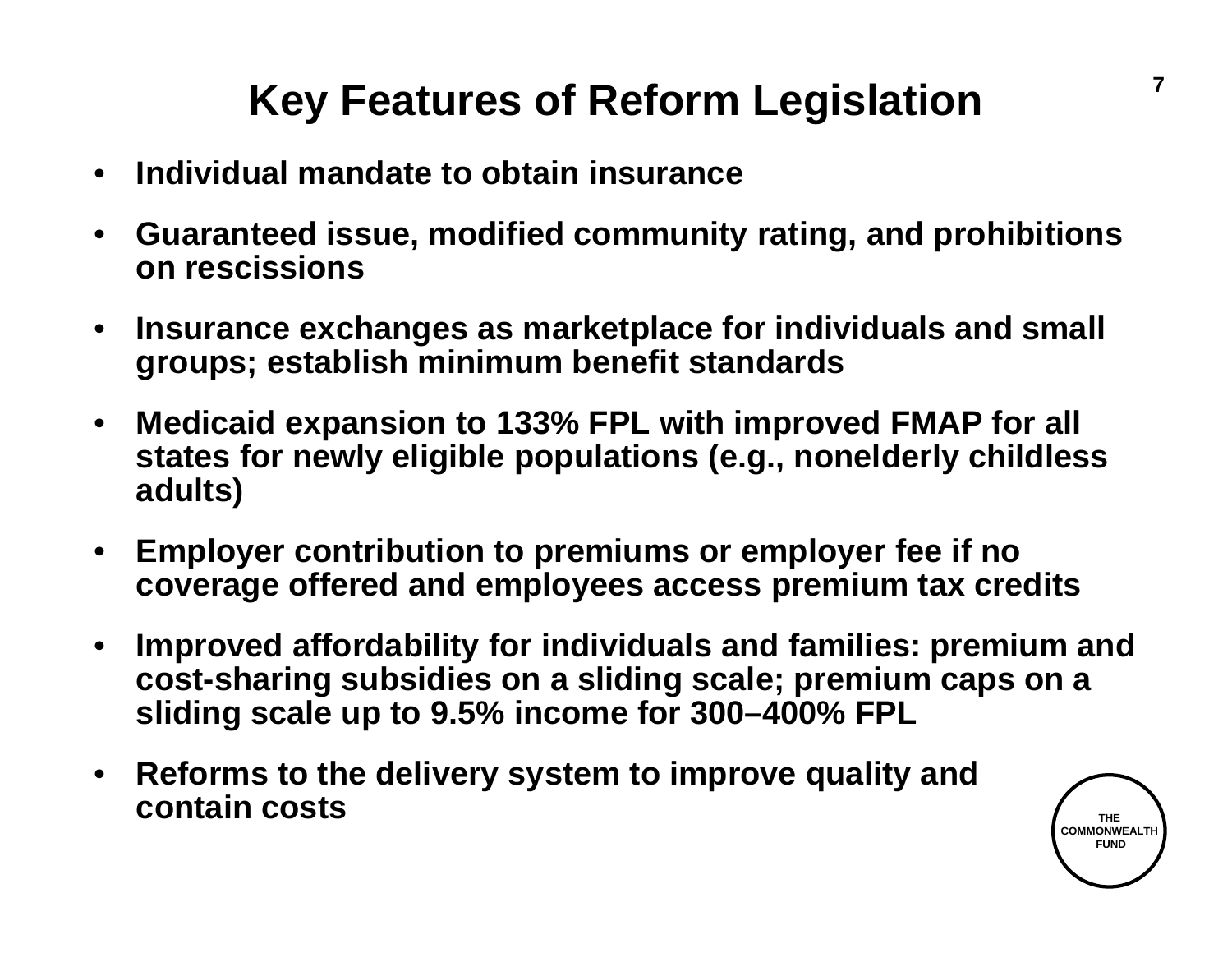### **Congressional Health Reform Bills: Exchanges**

#### **Senate + Reconciliation 3/18/10**

**8**

**THE COMMONWEALTH FUND**

| <b>Locus of Control</b>                                        | Regional, State or substate                                                                                                                                                                                                                                                         |
|----------------------------------------------------------------|-------------------------------------------------------------------------------------------------------------------------------------------------------------------------------------------------------------------------------------------------------------------------------------|
| <b>Eligibility for Exchange</b>                                | Individuals and small businesses 50-100, 100 by 2016, 100+ at state<br>option                                                                                                                                                                                                       |
| <b>Plans offered</b>                                           | Private, co-op, multi-state plans with at least one non-profit plan offered<br>under contract with OPM                                                                                                                                                                              |
| <b>Benefit standards</b>                                       | • 60%-90% actuarial value, four tiers<br>• Catastrophic plan for young adults and those without affordable<br>coverage<br>• Essential benefit package required for plans in exchanges; other plans<br>(ESI) exempt<br>• Non qualified health plans can be sold outside the exchange |
| Authority of exchange to<br>negotiate with plans over<br>price | Participation in exchanges subject to review of premium increases by<br><b>HHS and states</b>                                                                                                                                                                                       |
| <b>Medical Loss Ratio</b><br><b>Requirements</b>               | 85% (large group); 80% (small group, individual) effective 2011                                                                                                                                                                                                                     |

Source: T. Jost, Health Insurance Exchanges in Health Care Reform: Legal and Policy Issues, The Commonwealth Fund, December 2009*;* S.R. Collins, et al., The Health Insurance Provisions of the 2009 Congressional Health Reform Bills, The Commonwealth Fund, January 2010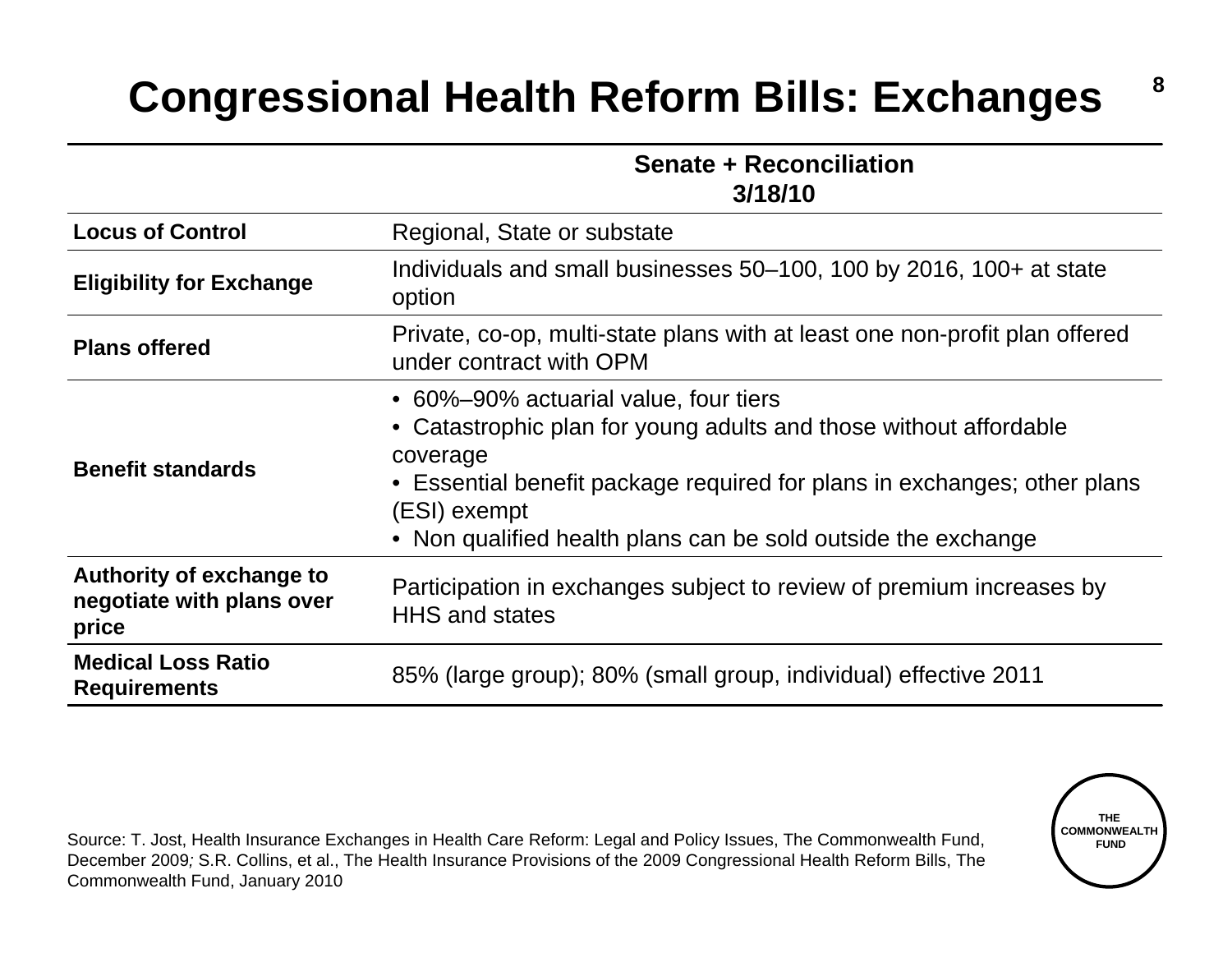# **Medicaid/CHIP Expansion in Combined Senate-Reconciliation Bills**

- **Starting in 2014, Medicaid expands to cover all nonelderly individuals with incomes up to 133% FPL with federal funding for expanded eligibility**
	- **100% federal funding 2014–2016**
	- **95% 2017**
	- **94% 2018**
	- **93% 2019**
	- **90% 2020 and beyond**
- **CHIP reauthorized through September 2015**
- **States required to maintain current Medicaid eligibility for adults through 2013 and for children through 2019**
- **THE** • **Medicaid payment rates to primary care physicians for primary care services floor of 100% Medicare rates in 2013 and 2014; 100% federal funding for incremental costs for states to meet requirement**

**COMMONWEALT FUND**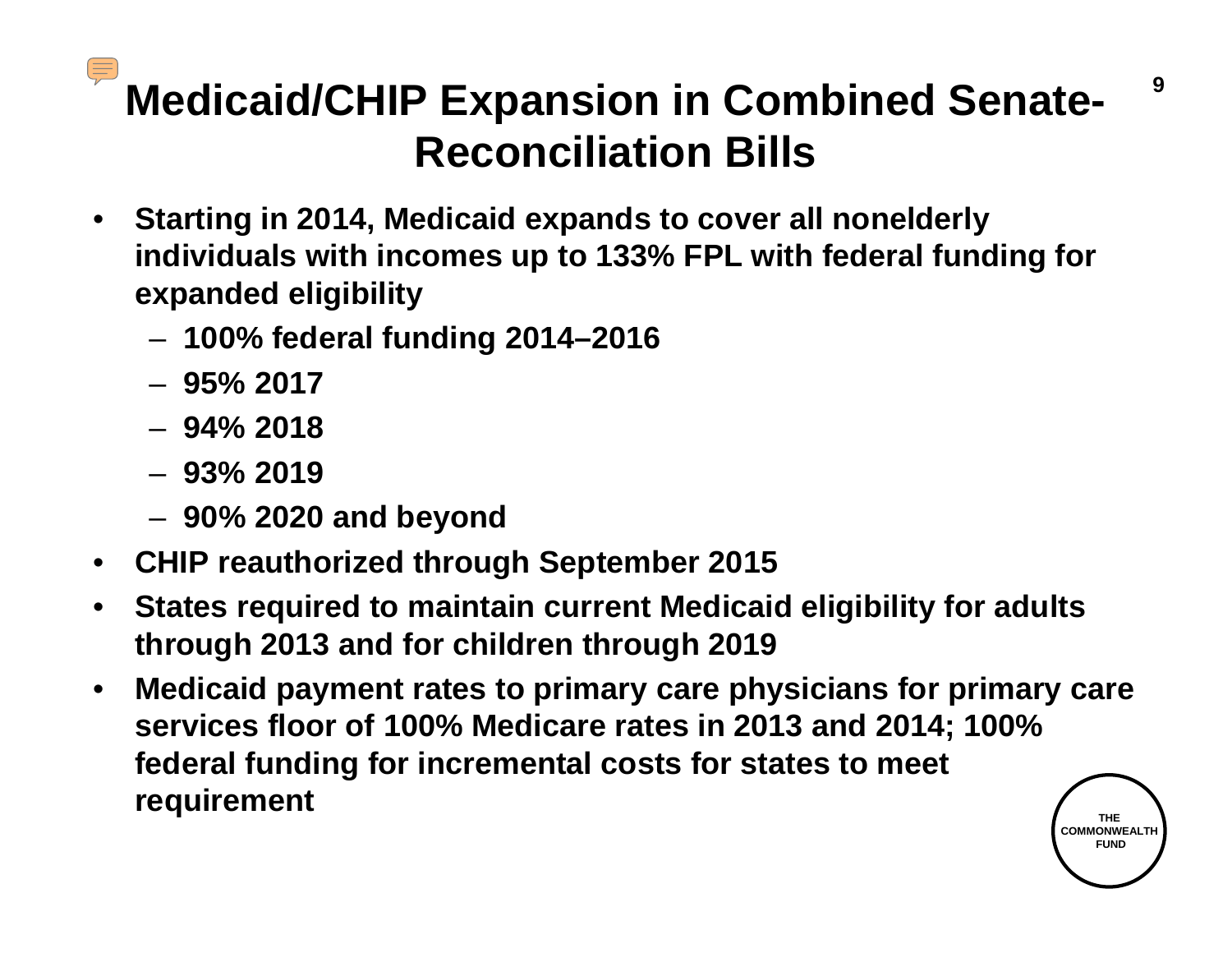# Primary Care, Care Management, and Medical Home  $^0$ **in Combined Senate-Reconciliation Bills**

- **Medicare payment bonus (10%) to primary care physicians beginning 2011**
- **Primary Care Extension Program through grants to state hubs**
- **Chronic care management**
	- **Home-based chronic care management pilot to bring primary care services to high-cost beneficiaries with multiple chronic conditions**
	- **State option to enroll chronically ill Medicaid beneficiaries into a health home**
- **Medical home**
	- **Grants/contracts to states to establish Community Health Teams to support medical home model**
	- **CMS Innovations Center to test payment reform models that improve quality and reduce cost, including medical home; successful models can be expanded nationally**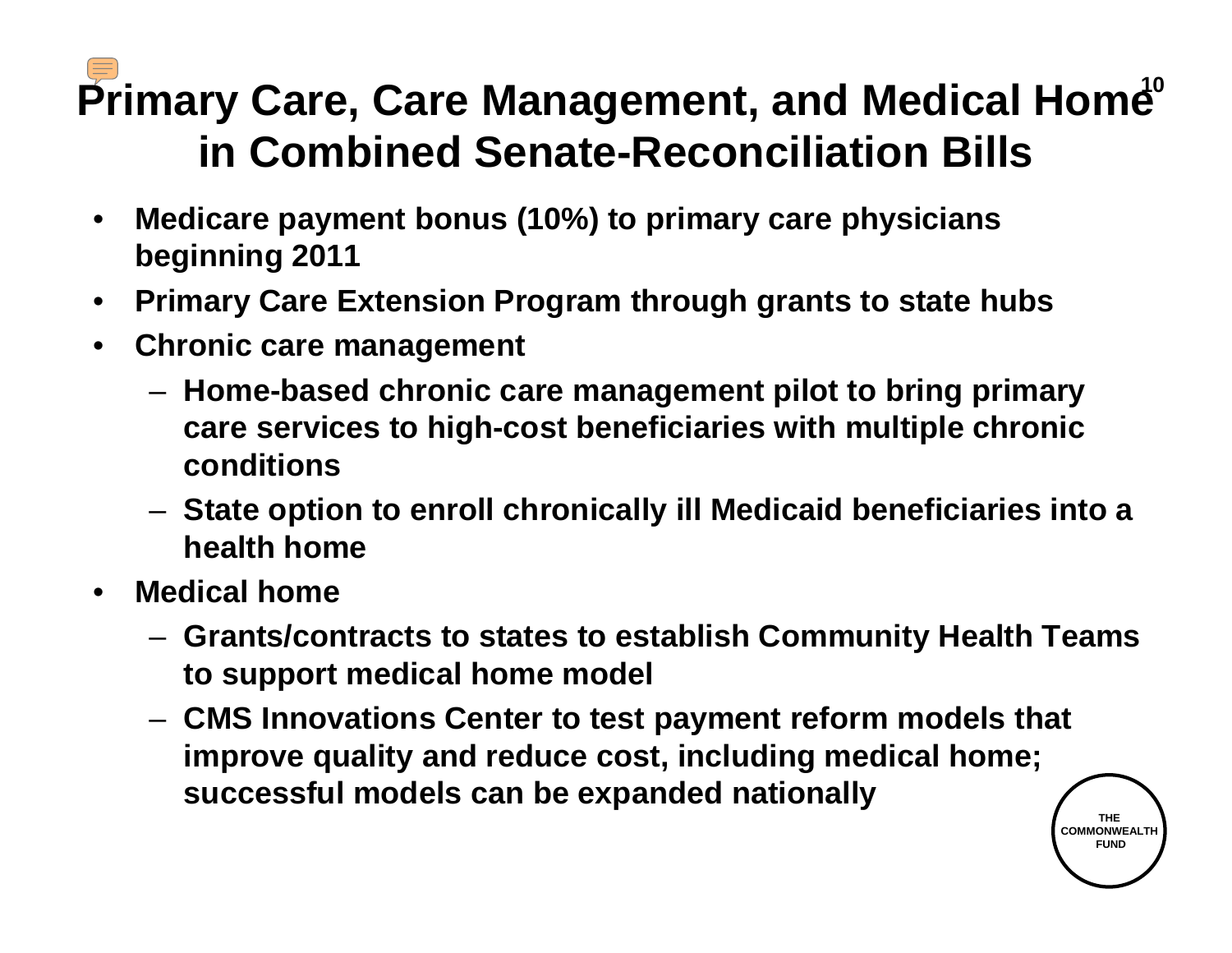## **Community Health Centers in Combined Senate-Reconciliation Bills**

- **Increase mandatory FQHC funding to \$11 billion over five years (through 2015); establish CHC and NHSC Fund to sustain national investment**
- **Grant program to states to support providers who treat a high percentage of medically underserved populations**
- **Authorize \$50 million in grants for coordinated and integrated services through co-location of primary and specialty care in community-based mental and behavioral health settings**
- **Grants up to three years to employ and train family nurse practitioners who provide primary care in FQHCs and nurse-managed health clinics**
- **Establish Teaching Health Centers: Community based, ambulatory patient care centers, including FQHCs and other federally-funded health centers**
- **THE COMMONWEALTHFUND**• **Health professional scholarships and loans; primary care training and capacity building; train and recruit providers to serve in rural areas; public health workforce loan repayment program; train medical residents in preventive medicine and public health**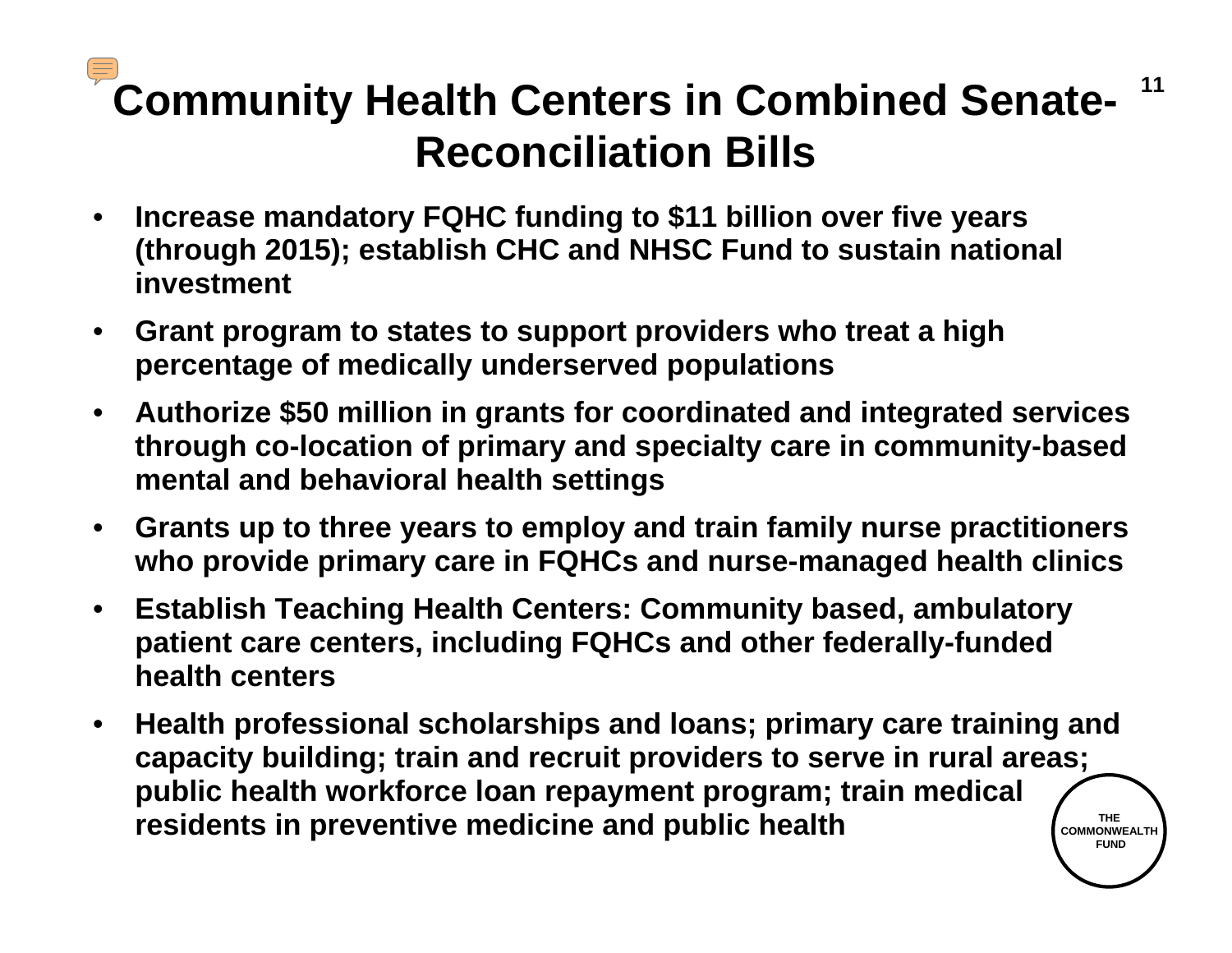#### **12Trend in the Number of Uninsured Nonelderly, 2013–2019 Under Current Law and Senate+Reconciliation bill**

#### **Millions**



Note: The uninsured includes unauthorized immigrants. With unauthorized immigrants excluded from the calculation, nearly 94% of legal nonelderly residents are projected to have insurance under the Reconciliation proposal. Source: S. R. Collins, K. Davis, J. L. Nicholson, S. D. Rustgi, and R. Nuzum, *The Health Insurance Provisions of the 2009 Congressional Health Reform Bills: Implications for Coverage, Affordability, and Costs*, (New York: The Commonwealth Fund, January 2010); The Congressional Budget Office Cost Estimate of H.R. 4872, Reconciliation Act of 2010, Mar. 20, 2010, <http://www.cbo.gov/doc.cfm?index=11379>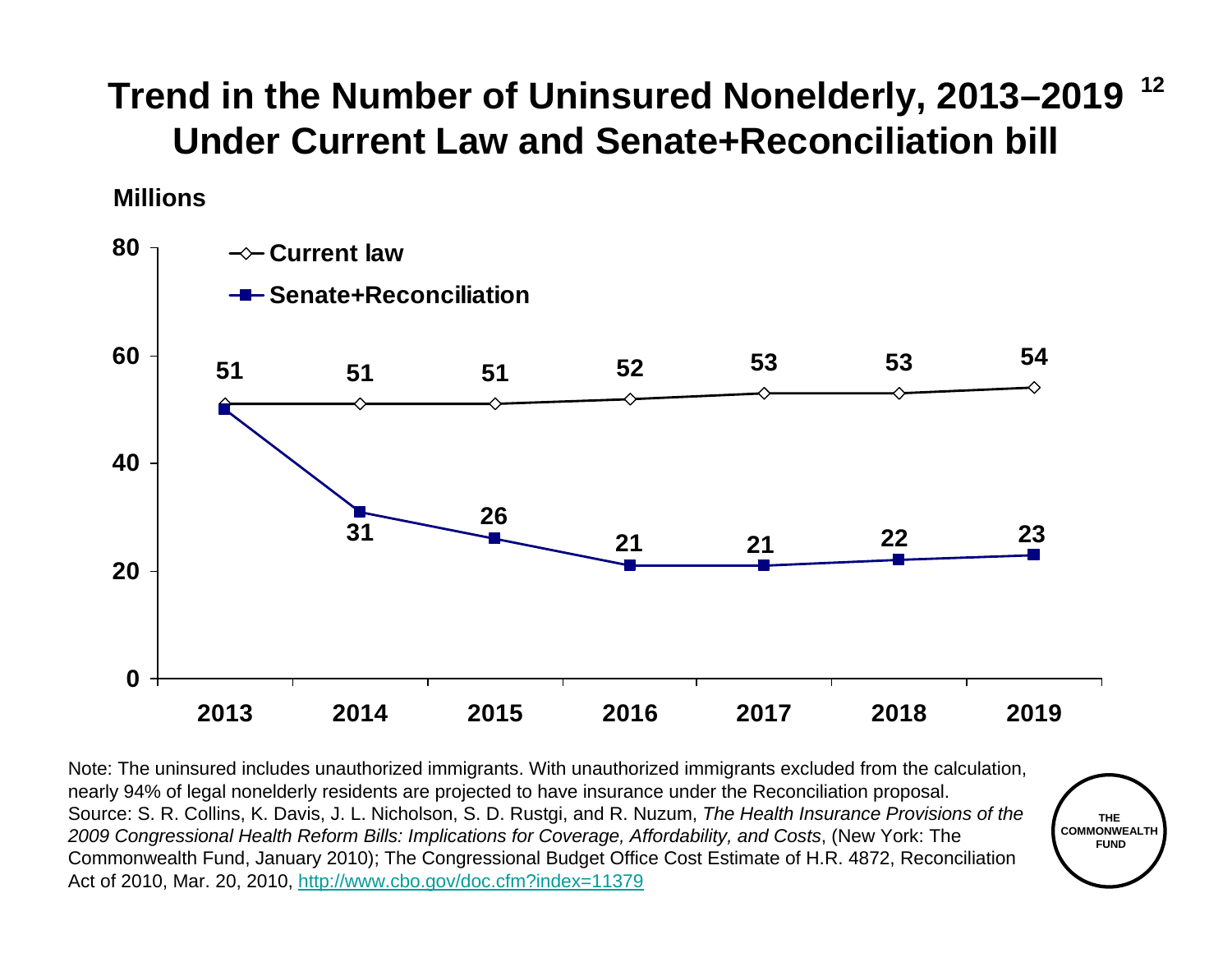### **Source of Insurance Coverage Under Current Law and Reconciliation Bill, 2019**



#### **Among 282 million people under age 65**

\* Employees whose employers provide coverage through the exchange are shown as covered by their employers (5 million), thus about 29 million people would be enrolled through plans in the exchange. Note: ESI is Employer-Sponsored Insurance. Source: The Congressional Budget Office analysis for the amendment in the nature of a substitute for H.R. 4872, Reconciliation Act of 2010, March 20, 2010<http://cbo.gov/doc.cfm?index=11379>.

**THE COMMONWEALTHFUND**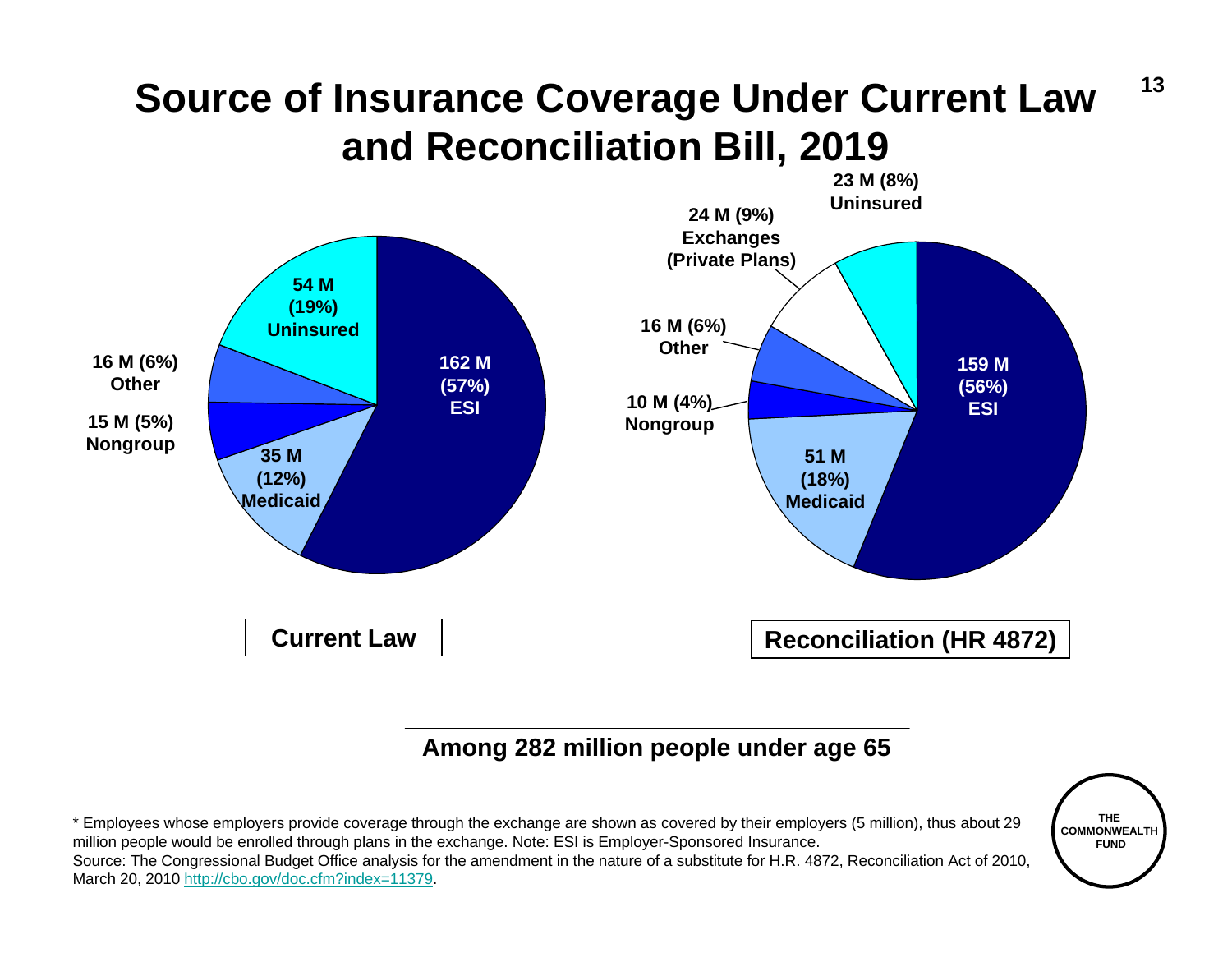#### **14Estimated Net 2010-19 System-wide Savings and Federal Budget Deficit Reduction Resulting from Proposed Reforms**





Source: S. R. Collins, K. Davis, J. L. Nicholson, S. D. Rustgi, and R. Nuzum, *The Health Insurance Provisions of the 2009 Congressional Health Reform Bills: Implications for Coverage, Affordability, and Costs*, (New York: The Commonwealth Fund, January 2010), The Congressional Budget Office Cost Estimate of H.R. 4872, Reconciliation Act of 2010, Mar. 20, 2010,<http://www.cbo.gov/doc.cfm?index=11379>.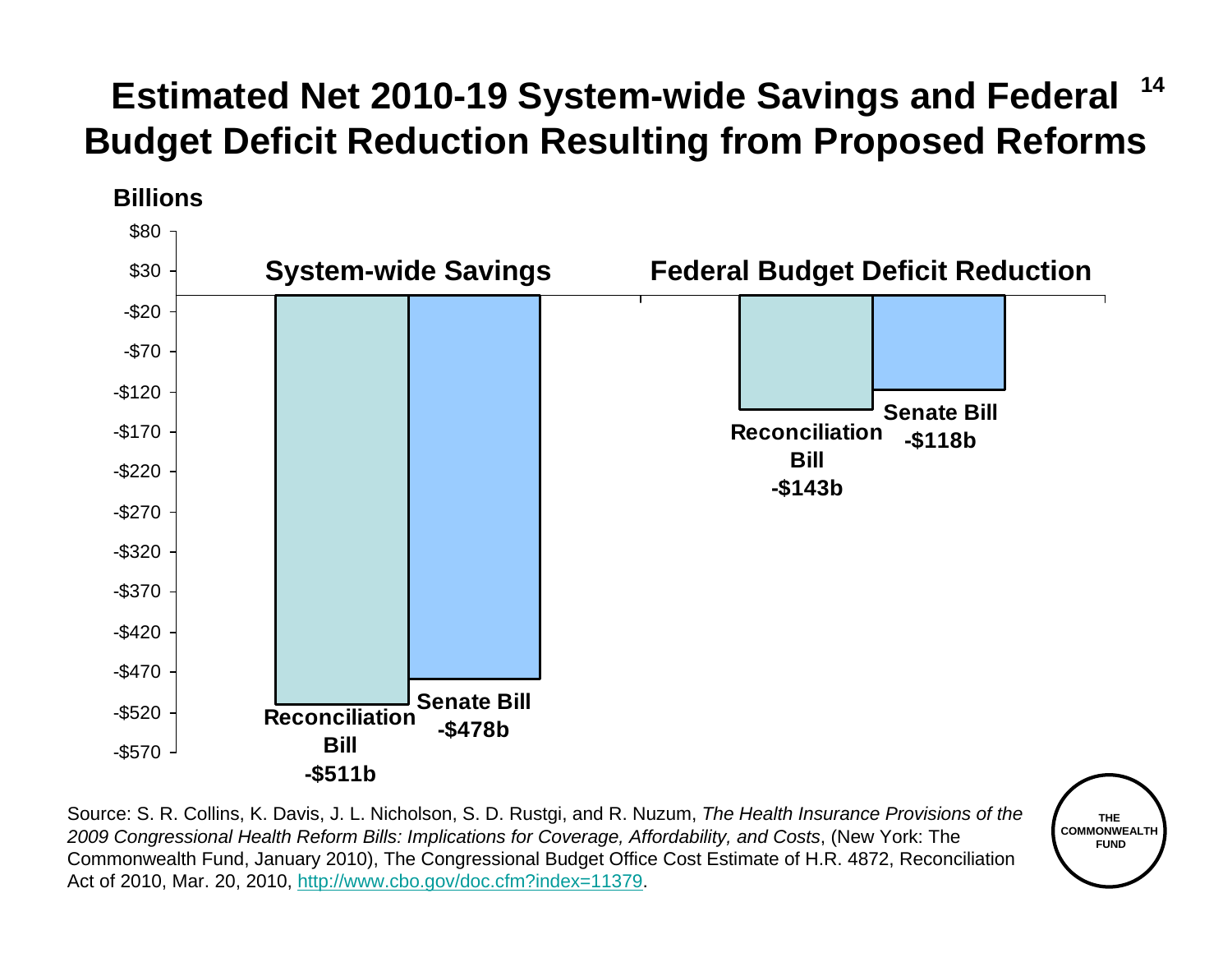#### **15 Major Sources of Savings and Revenues Compared with Projected Spending, Net Cumulative Effect on Federal Deficit, 2010–2019**

**Dollars in billions**

|                                                                   | <b>CBO</b> estimate of<br>Senate bill (H.R. 3590) | <b>CBO</b> estimate of<br><b>Senate+Reconciliation bill</b> |
|-------------------------------------------------------------------|---------------------------------------------------|-------------------------------------------------------------|
| Total Net Impact on Federal Deficit, 2010-2019                    | $-$ \$118                                         | $-$143$                                                     |
| <b>Total Federal Cost of Coverage Expansion and Improvement</b>   | \$773                                             | \$820                                                       |
| <b>Gross Cost of Coverage Provisions</b>                          | \$875                                             | \$938                                                       |
| • Medicaid/CHIP outlays                                           | 386                                               | 434                                                         |
| • Exchange subsidies                                              | 449                                               | 464                                                         |
| • Small employer subsidies                                        | 40                                                | 40                                                          |
| <b>Offsetting Revenues and Wage Effects</b>                       | $-$102$                                           | $-$ \$117                                                   |
| • Payments by uninsured individuals                               | $-15$                                             | $-17$                                                       |
| • Play-or-pay payments by employers                               | $-27$                                             | $-52$                                                       |
| • Associated effects on taxes and outlays                         | $-60$                                             | $-48$                                                       |
| <b>Total Savings from Payment and System Reforms</b>              | $-$ \$478                                         | $-$ \$511                                                   |
| • Productivity updates/provider payment changes                   | $-149$                                            | $-160$                                                      |
| • Medicare Advantage reform                                       | $-135$                                            | $-204$                                                      |
| • Other improvements and savings                                  | $-194$                                            | $-147$                                                      |
| <b>Education System Savings</b>                                   |                                                   | $-$ \$19                                                    |
| <b>Total Revenues</b>                                             | $-$ \$413                                         | $-$ \$432                                                   |
| • Excise tax on high premium insurance plans                      | $-149$                                            | $-32$                                                       |
| • Surtax on investment income for high income earners             |                                                   | $-123$                                                      |
| • Other revenues                                                  | $-264$                                            | $-277$                                                      |
| Note: Totale de not reflect not impost on deficit due to reunding |                                                   | FUND                                                        |

Note: Totals do not reflect net impact on deficit due to rounding.

Source: The Congressional Budget Office Cost Estimate of the Patient Protection and Affordable Care Act As Passed by the Senate, Mar. 11, 2010, <http://www.cbo.gov/doc.cfm?index=11307>. Congressional Budget Office Cost Estimate of H.R. 4872, Reconciliation Act of 2010, Mar. 20, 2010, <http://www.cbo.gov/doc.cfm?index=11379>.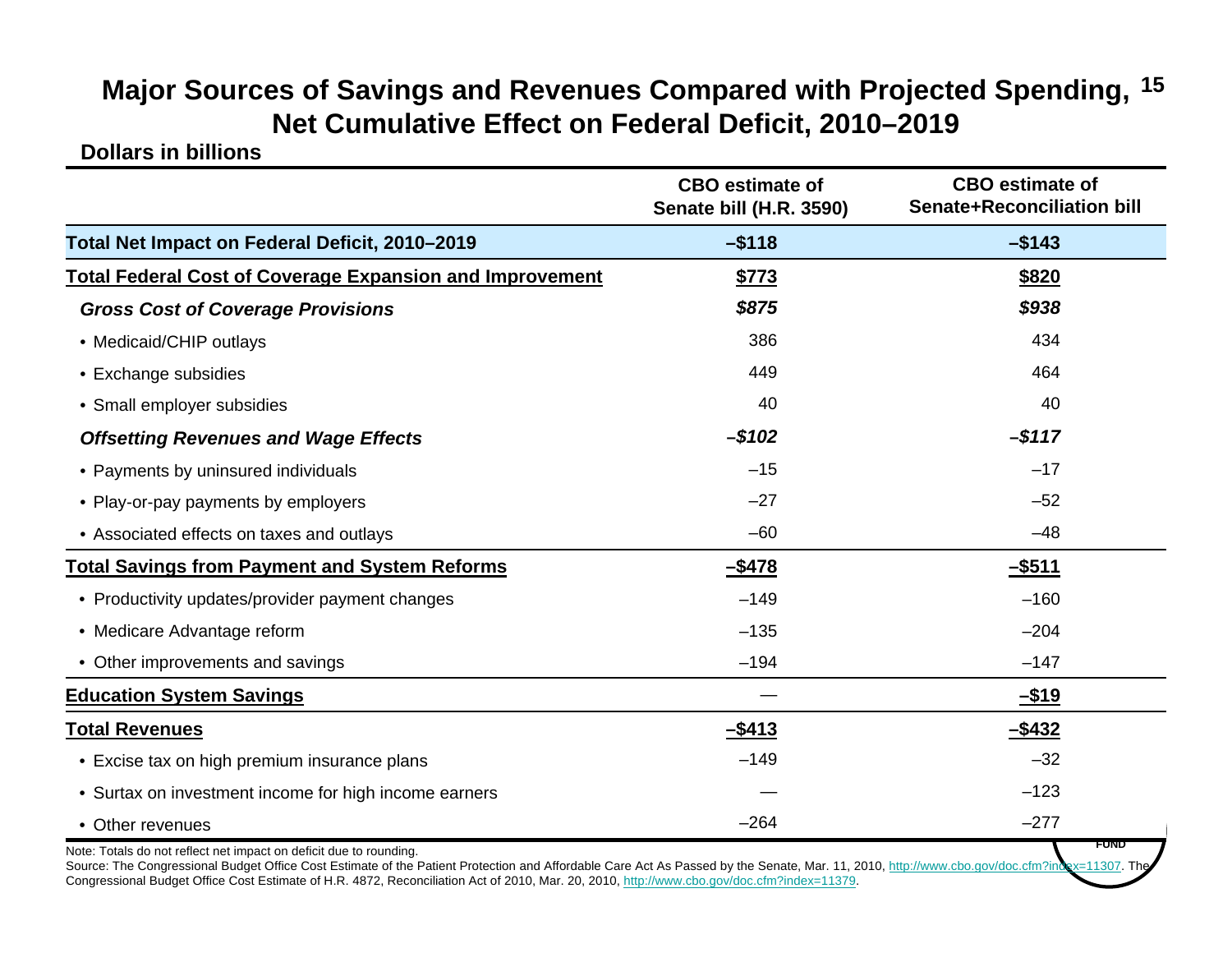### **Proportions of System Savings and New Revenue in Senate and Reconciliation Bills**



Note: Totals do not reflect net impact on deficit because of rounding.

Source: The Congressional Budget Office Cost Estimate of the Patient Protection and Affordable Care Act As Passed by the Senate, Mar. 11, 2010, <http://www.cbo.gov/doc.cfm?index=11307>, and the Joint Committee on Taxation Estimated Revenue Effects of the "Patient Protection and Affordable Care Act" as passed by the Senate, Mar. 11, 2010, JCX-10-10. The Congressional Budget Office Cost Estimate of H.R. 4872, Reconciliation Act of 2010, Mar. 20, 2010,

<http://www.cbo.gov/doc.cfm?index=11379>, and the Joint Committee on Taxation Estimated Revenue Effects of H.R. 4872, the "Reconciliation Act of 2010", in Combination with the Revenue Effects of H.R. 3590, the "Patient Protection and Affordable Care Act", scheduled for consideration by the House Committee on Rules, Mar. 20, 2010, JCX-17-10.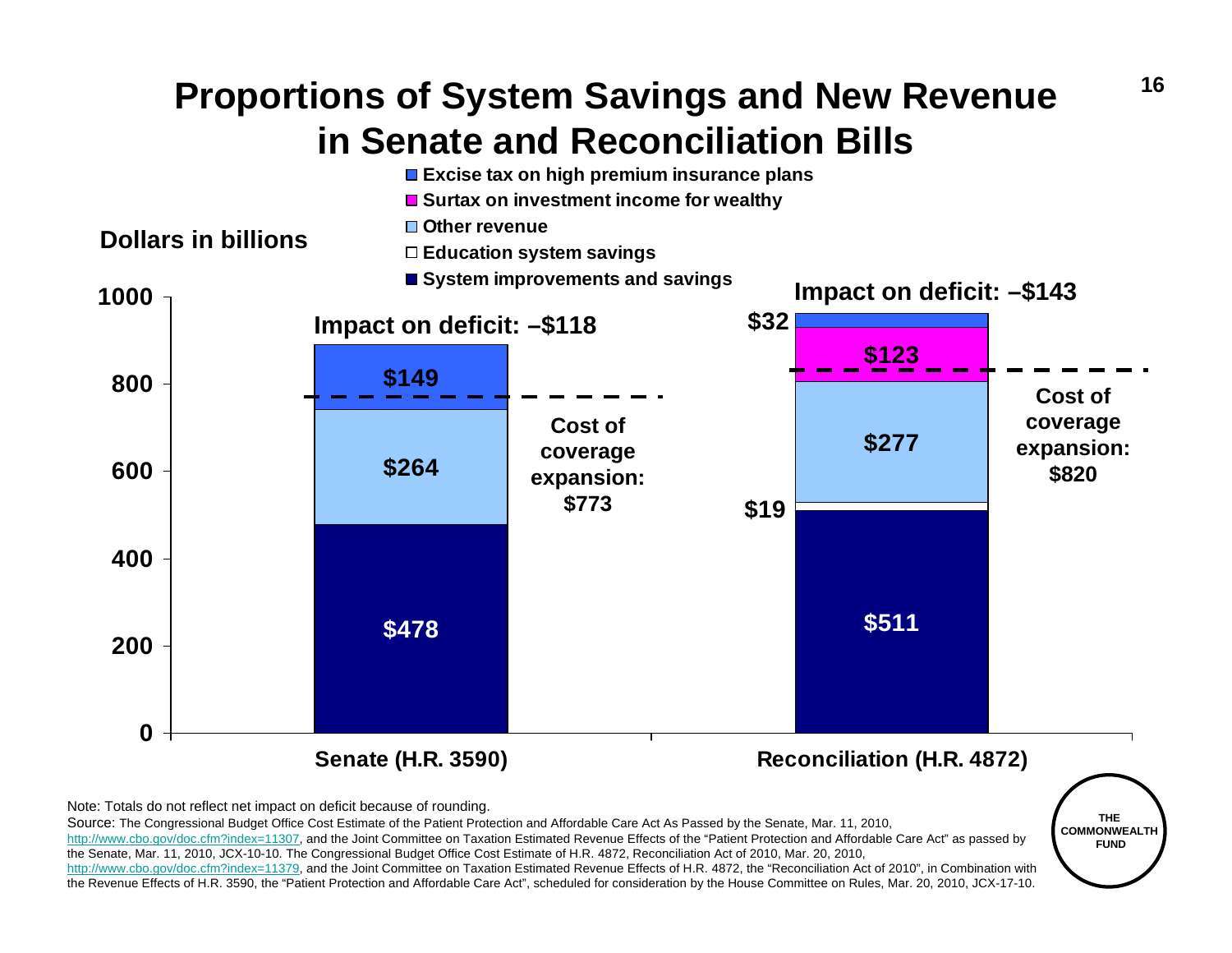

### **Challenges Ahead**

- **American people are still skeptical and unsure of how they'll be impacted by the bill**
- **Fiscal situation facing states: states have a large role to play in implementing reform**
- **Legal challenges: states challenge federal mandate to purchase coverage**
- **Implementation: managing expectations, building infrastructure and securing resources needed.**

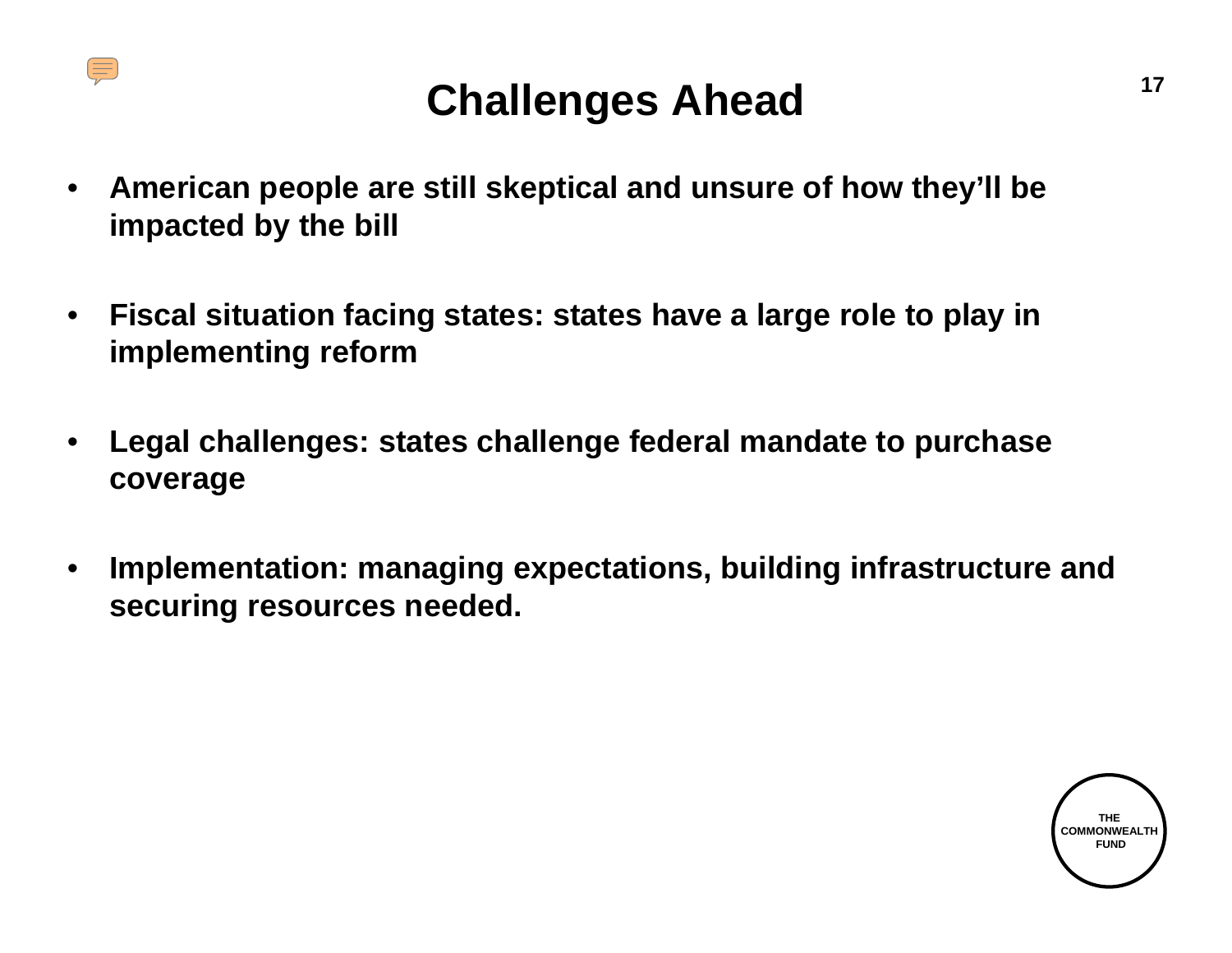# **A New Era in Health Care Delivery**

- **The U.S. has a historic opportunity to implement reforms that will achieve a high performance health system; we can't afford to continue on our current course**
- **Goals of affordable coverage for all while slowing cost growth are achievable**
- **Innovations:**
	- **Investing in primary care**
	- **Rapid cycle testing of innovative payment reforms to reward quality and value**
	- **Productivity improvement**
	- **Correcting market price signals: Medicare Advantage, Rx**
	- **Insurance market reform, reduced administrative costs**
	- **Independent commission charged with budget savings and long-term goal of harmonization of private and public payment methods**
- **It is possible to expand coverage, improve quality of care provided while reducing the federal deficit and slowing the rate of health care cost growth**
- **Strong oversight and system of tracking health system performance will be needed as we move into implementation.**